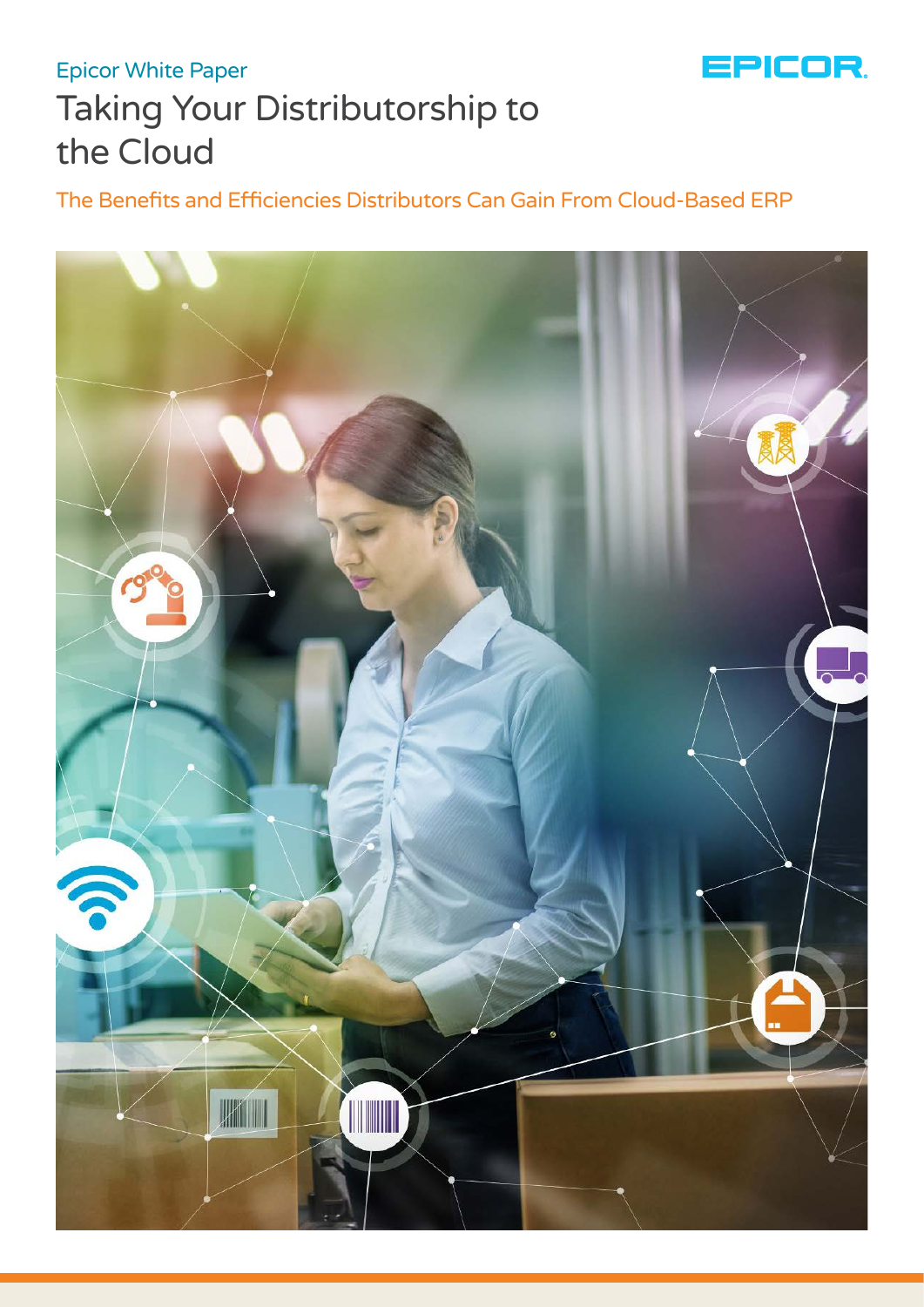# Taking Your Distributorship to the Cloud

### Enterprise Resource Planning (ERP) Has Come a Long Way

Originally focusing on automating back-office functionality that didn't involve customers, ERP soon evolved to include several phases of a business' transactional operations. ERP's key development through the 1990s and first decade of the 2000s was the rise of its collaboration between transactional data and management areas such as customer relationship, supply chain, inventory, human capital, and beyond.

Many distributors have already undergone several ERP system upgrades or are currently in the midst of one. In Industrial Distribution's 2017 Survey of Distributor Operations, 14 percent of distributor respondents whose company didn't have an ERP system planned to install one within the next two years. Given the array of productivity benefits that ERP enable, it's no wonder distributors of all types are adding or upgrading ERP every month.

Now in the age of Industry 4.0, ERP is making its next and perhaps biggest evolution yet—to the cloud.

### What Is Cloud ERP?

The difference between a traditional, on-site ERP system and cloud ERP system is simple: Onpremises ERP software is installed on a company's local hardware and servers and is managed by its in-house staff. Cloud ERP, on the other hand, is a vendor-provided software-as-a-service (SaaS) that is managed by that vendor via the Internet in a system the customer accesses through a web browser.

### Advantages of Cloud ERP

On-site ERP can be upgraded time and time again, but the potential is limited, and the challenges traditional ERP systems face are where cloud ERP excels:

### **Integration**

Traditional ERP integration into a business' other operating software can cause numerous headaches. Cloud-based ERP helps break down technology silos within a business, like the management for orders placed over the phone, via ecommerce and those orders placed via mobile device. "The biggest thing is it gets distributors outside of their four walls. They're not constrained within them," said Mark Jensen, director of product management—distribution at Epicor Software Corporation. "In order to compete today, you have to figure out the web and mobile, and the cloud allows you to get there faster."

### **Mobility**

On-premises ERP is often limited to an individual facility, whereas cloud-based ERP is seamlessly connected across a company's entire network as everyone has the same accessibility from their web browser.

### **Adaptability**

One of the limits of traditional ERP is its limited upward mobility. As distributors grow, they often add more technology or dive deeper into ecommerce functions that are beyond their existing ERP's capabilities, requiring upgrades. Cloud-based ERP is ready for these factors, and can adjust to a company's specific business and technology needs. "You have to have a system that allows you to take advantage of those newer technologies as their price point gets more attractive,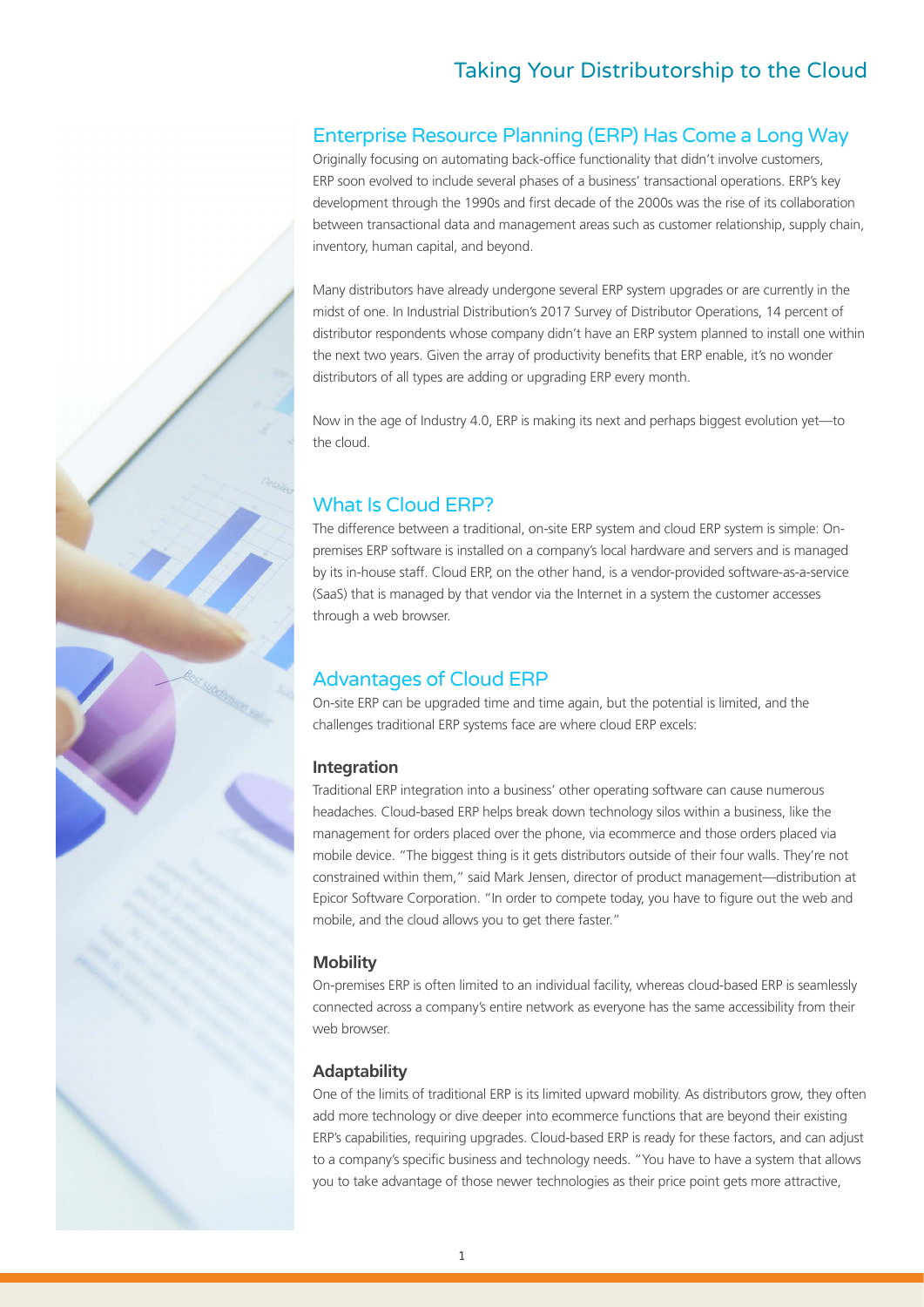# Taking Your Distributorship to the Cloud



### "You don't have to re-train, and to the Millennials, it looks modern and fresh."

—Mark Jensen, Director of Product Management— **Distribution** Epicor Software Corporation

and that's going to happen very fast," Jensen said. "You have to look at your system and see if it lets you apply something like artificial intelligence to pricing."

#### **Manpower**

With the cloud-based ERP vendor handling management of the system, companies don't need a dedicated IT staff for it. Alternatively, this allows that IT staff to focus on other strategic areas. This is especially appealing for those small and midsize distributors that don't have the budget for such employees or simply aren't tech-savvy themselves.

### **Lower operating cost**

A cloud-based ERP has the potential to eliminate the need for distributors to purchase server, network, and storage hardware necessary to maintain the platform onsite. Instead of capital expenditures, distributors can focus on operational expenditures.

### Choosing a Provider

There are a number of cloud ERP providers today, as the rise in the newer technology has drawn new vendors to the industry.

Whereas many of those vendors focus solely on their "cloud ERP-only" capabilities, it certainly helps to have the expertise of a provider that also has expertise in the onpremises format.

In that regard, Epicor Software Corporation differentiates itself in the market with its wealth of knowledge. The company's history includes more than 40 years of business software innovation for distributors—and that amount of ERP knowledge makes the company an expert resource to help distributors of all sizes determine exactly what type of ERP is right for them, be it on premises or cloud-based.

The latest chapter in the Epicor legacy came out of the company's 2019 Insights customer conference, where it announced that its popular Prophet 21 ERP software is now powered by Microsoft® Azure®—an open, flexible, and enterprise-grade public cloud computing platform.

Epicor cloud-based ERP allows Epicor onpremises ERP customers to move to the cloud without seeing any disruption with their business. With helping them become more